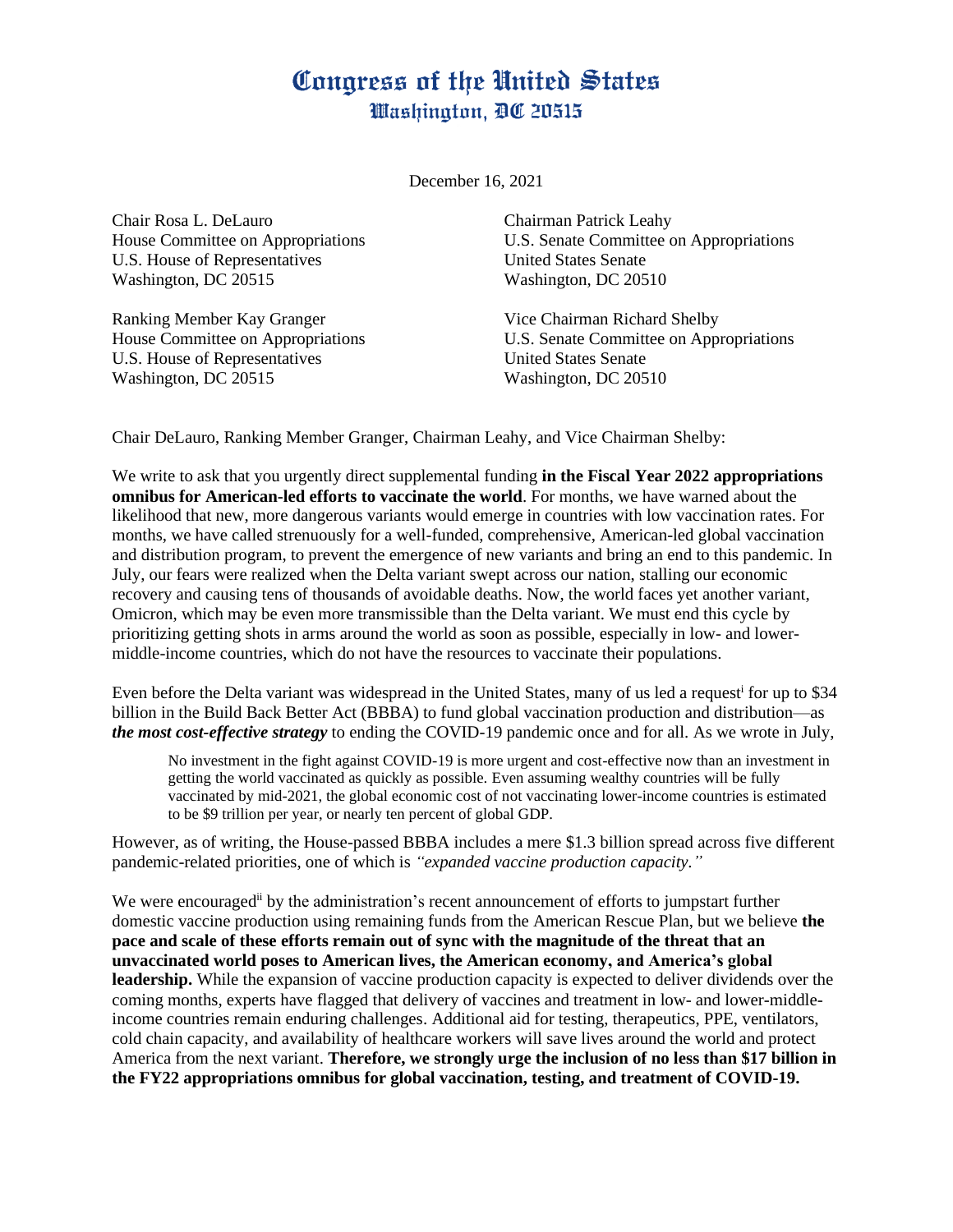Finally, we reiterate that **focusing exclusively on** *domestic* **testing, vaccines, and boosters is insufficient to protect us from the virus.** The President's recent proposals to increase U.S. vaccination rates and expand the availability of at-home rapid tests to counter the Omicron variant are welcome, but a comprehensive strategy to protect America from the Omicron variant *must* include global vaccination, testing, and treatment efforts. The time to act was a year ago. We cannot afford to waste another moment and risk the emergence of yet another, even more dangerous variant. It is long past time to end this pandemic.

Respectfully,

Jeffrey A. Merkley Elizabeth Warren Edward J.

 $20M$ 

Tom Malinowski Raja Krishnamoorthi Pramila Jayapal Jake Auchincloss Member of Congress Member of Congress Member of Congress Member of Congress

U.S. Senator U.S. Senator U.S. Senator U.S. Senator

*U.S. Senators:* 

Bernard Sanders Chris Van Hollen Brian Schatz

Sherrod Brown Tammy Baldwin

## *Members of the U.S. House of Representatives:*

James P. McGovern Peter A. DeFazio Emanuel Cleaver, II David N. Cicilline Mark Takano William R. Keating James R. Langevin Yvette D. Clarke Gerald E. Connolly Ted Deutch Albio Sires Ro Khanna Lloyd Doggett Bonnie Watson Coleman Sara Jacobs Jesús G. "Chuy" García Marie Newman Peter Welch Dean Phillips Jim Costa J. Luis Correa Sean Casten Mark DeSaulnier

Jerrold Nadler Sheila Jackson Lee Eleanor Holmes Norton Jamie Raskin Alexandria Ocasio-Cortez Raúl M. Grijalva Karen Bass Steven Horsford Suzanne Bonamici Rashida Tlaib Adriano Espaillat Chrissy Houlahan Jared Huffman Earl Blumenauer John B. Larson Stacey E. Plaskett Nanette Diaz Barragán Deborah K. Ross Paul D. Tonko Mondaire Jones Ted W. Lieu Andy Kim Angie Craig

Adam Smith Zoe Lofgren Joaquin Castro Jan Schakowsky Jim Himes Stephen F. Lynch Brendan F. Boyle Haley Stevens Sean Patrick Maloney Colin Allred Andy Levin Jamaal Bowman, Ed.D. John B. Larson Joe Courtney Marc Veasey Kim Schrier, M.D. Madeleine Dean Carolyn Bourdeaux Salud Carbajal Conor Lamb Jimmy Panetta Dina Titus